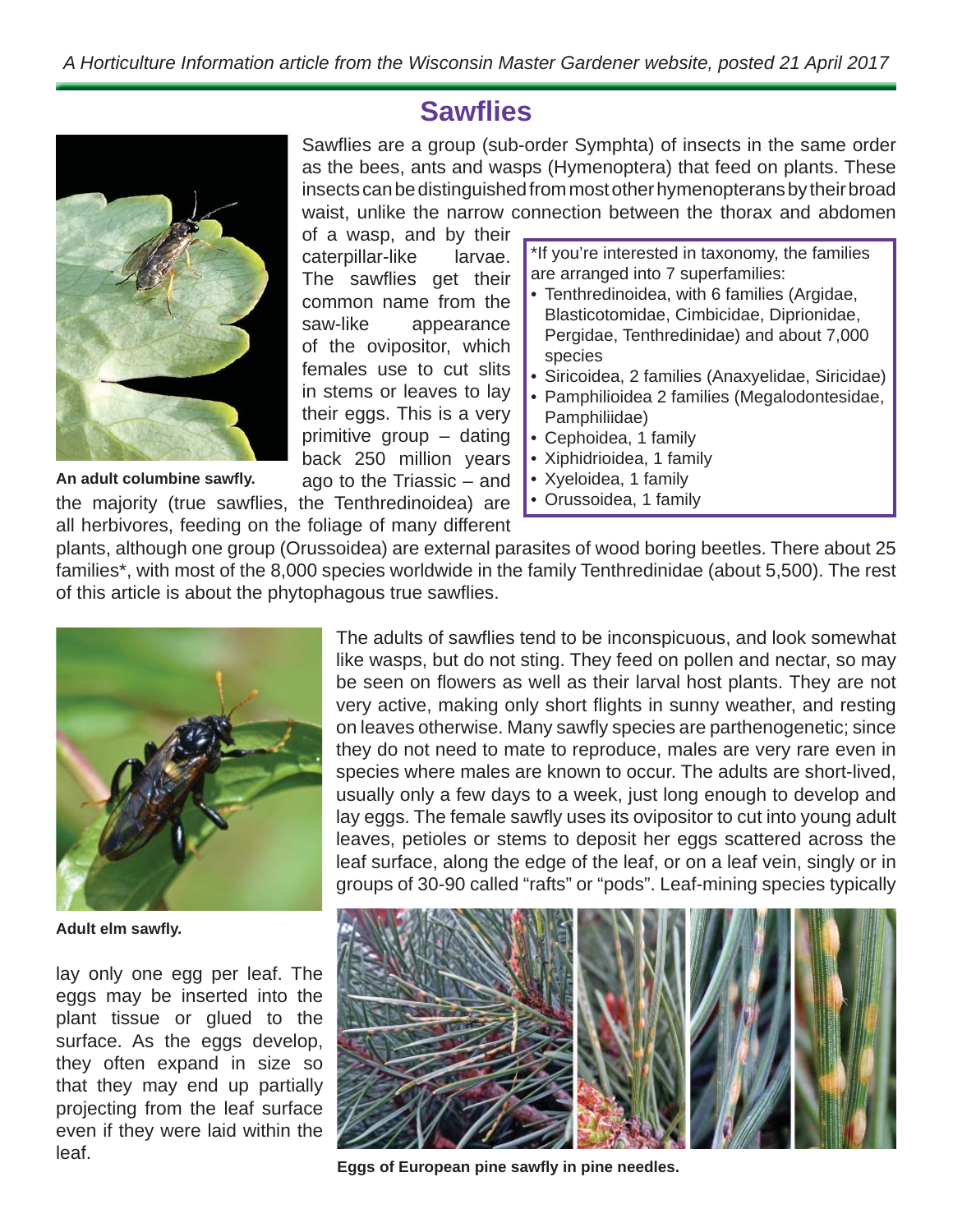

**Larva of** *Monostegia abdominalis***.**

The eggs hatch in 2-8 weeks (depending on the species and weather) into leaf-feeding larvae which look and often act very similar to caterpillars (the larvae of insects in the family Lepidoptera). Both sawfly larvae and caterpillars have three pairs of thoracic legs, but differ in that caterpillars have 2-4 pairs of prolegs (fleshy, leg-like proiections)

on the abdomen while sawflies have 6 or more. Other differences that are a bit harder to see are that caterpillars have crochets (tiny velco-like hooks) on

the prolegs while sawfly larvae do not and caterpillars have 4-6 eyes on each side of the head while sawfly larvae have just a single pair of tiny eyes. A helpful identifying feature out in the field is that many sawflies are gregarious (i.e., live together in groups) and will rear back in unison when disturbed.



**Melaleuca sawfl y larvae. USDA photo K7873-3**



**Azalea sawfl y on leaf and damage.**

The larvae feed and develop through 6 instars before reaching maturity. This may take 2-4 months, but often are not noticed until the last and largest instar when they are consuming large amounts of leaf tissue. Once they have completed their larval development they either leave the

host plant to pupate in the soil or spin a cocoon attached to a leaf, depending on the species. The adults emerge in a few to



**A cocoon of columbine sawfl y.**

several months, depending on the species. Most sawfly species have a single generation per year, but some may take two years to produce one generation.

Unlike many other insects which disperse as soon as they hatch, sawflies often stay together to feed in groups and therefore can quickly defoliate portions of their host plant. Some species line up next to each

other with all the heads at the leaf edge as they chew away the blade. They may all rear up together or tap their abdomens up and down when disturbed. Larvae of the spitfire sawfly regurgitate a distasteful irritating liquid when bothered to deter predators such as ants. A few species are leafminers, feeding internally on leaf tissue between the upper and lower leaf surfaces. Some tropical species form large congregations on tree trunks or the ground during the day, dispersing at night to feed.

Sawfly larvae are fed upon by many animals, including some birds, lizards, frogs, ants, predatory wasps and other insects, while carnivorous mammals such as shrews and deer mice and several species of beetle larvae prey on the pupae.

When numerous, plant-feeding sawflies can cause substantial damage in forests and landscapes. Large trees are rarely seriously



**Hollyhock sawfl ies defoliating a hollyhock leaf.**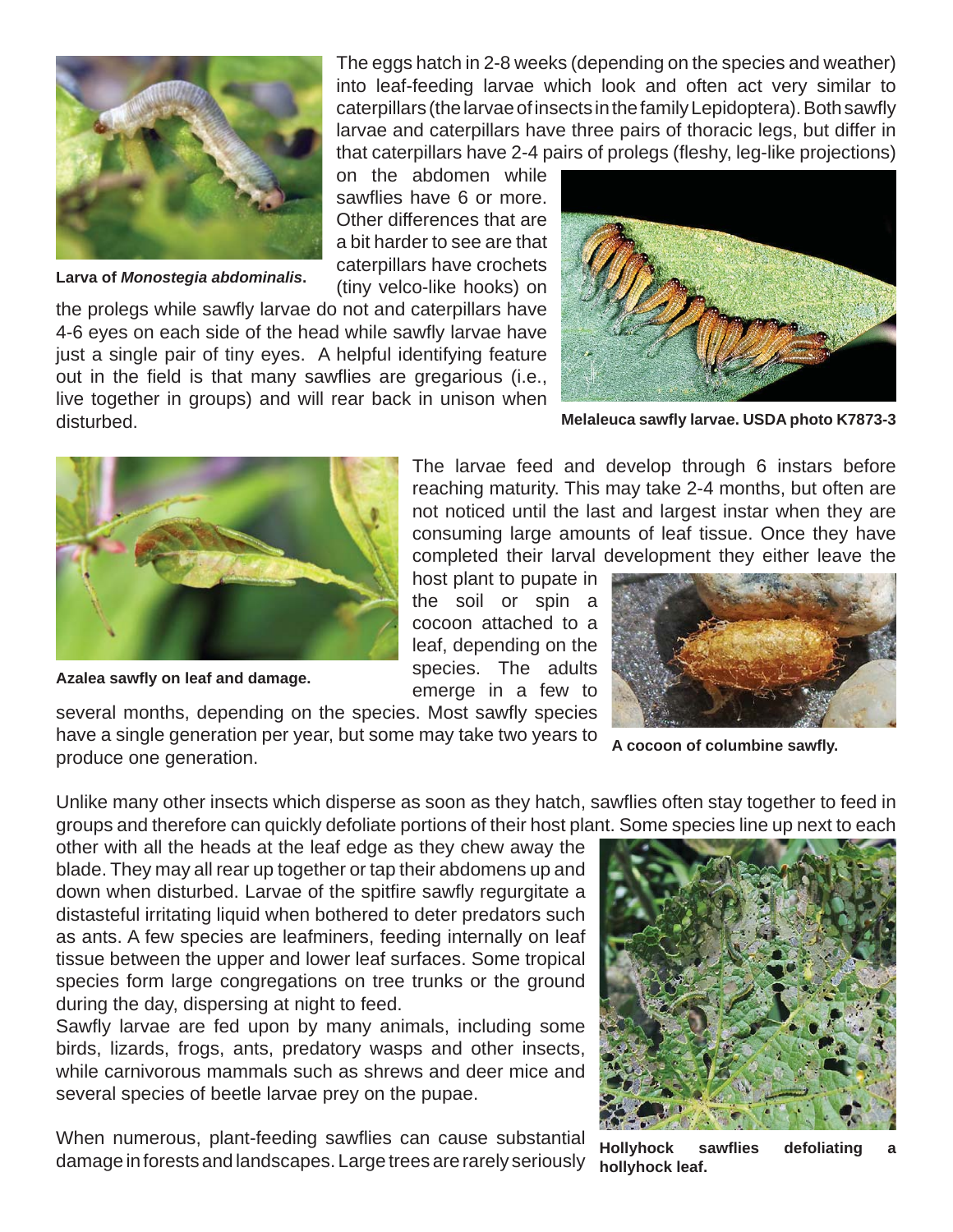injured and normally put out another flush of leaves if heavily damaged. Young trees that are completely defoliated completely may be stunted or killed. Predators and parasitoids regulate sawfly populations in natural habitats. In the landscape larvae can be removed from trees and killed by squishing or dropping them into boiling water, although this is not practical on a large scale. Small trees can be sprayed with a number of chemicals, if mechanical removal is not effective. Although sawflies may look like caterpillars or slugs, since they are not, it makes a difference in what chemical are effective against them – for example, BT or *Bacillus thurningiensis* only works against true caterpillars and is ineffective on sawfly larvae – so be sure to read the label before using any insecticide. Insecticidal soaps, neem oil, and many synthetic insecticides can be used to control sawflies. Apply insecticides only when larvae are actually present.

There are many different species of sawflies, each of which feeds on specific plants or groups of related plants. The common name of the sawfly usually includes its host. In Wisconsin the most commonly encountered sawflies include:

**European pine sawfl y**, *Neodiprion sertifer*, is found on various pines, especially mugo, Scot's, red and jack pine. The striped, gray-green larvae with a black head and legs grow up to an inch long, feeding in groups only on the previous season's needles. They will strip one branch before moving to another, and will even leave a tree in search of others if all the old needles are eaten. Since the new growth is never eaten, European pine sawfly seldom kills trees, but repeated defoliation slows growth and ruins the appearance of trees. This species overwinters as eggs laid in the needles, with larvae emerging in mid-May. Adults emerge in the fall to lay eggs on the current season's growth near the ends of the branches.



about ½ inch long as they feed on the upper leaf surface from mid-May through June, leaving only the leaf veins. They secrete a slimy substance



over their body surface that makes them resemble small slugs. They overwinter as prepupae in the soil. The adults emerge in spring to lay eggs in the leaves. There is one generation per year. In addition to this species, there are two other sawflies that can be found on roses in Wisconsin. The bristly roseslug sawfly, *Cladius difformis*, has bristle-like hairs covering the body and can produce two to six generations per year. The curled roseslug sawfly, *Allantus cinctus*, curls up the body when at rest and generally has two generations per year.





**Roseslug adult.**



**Roseslug larva. Bristly roseslug larva. Bristly roseslug larva. Bristly roseslug larva.**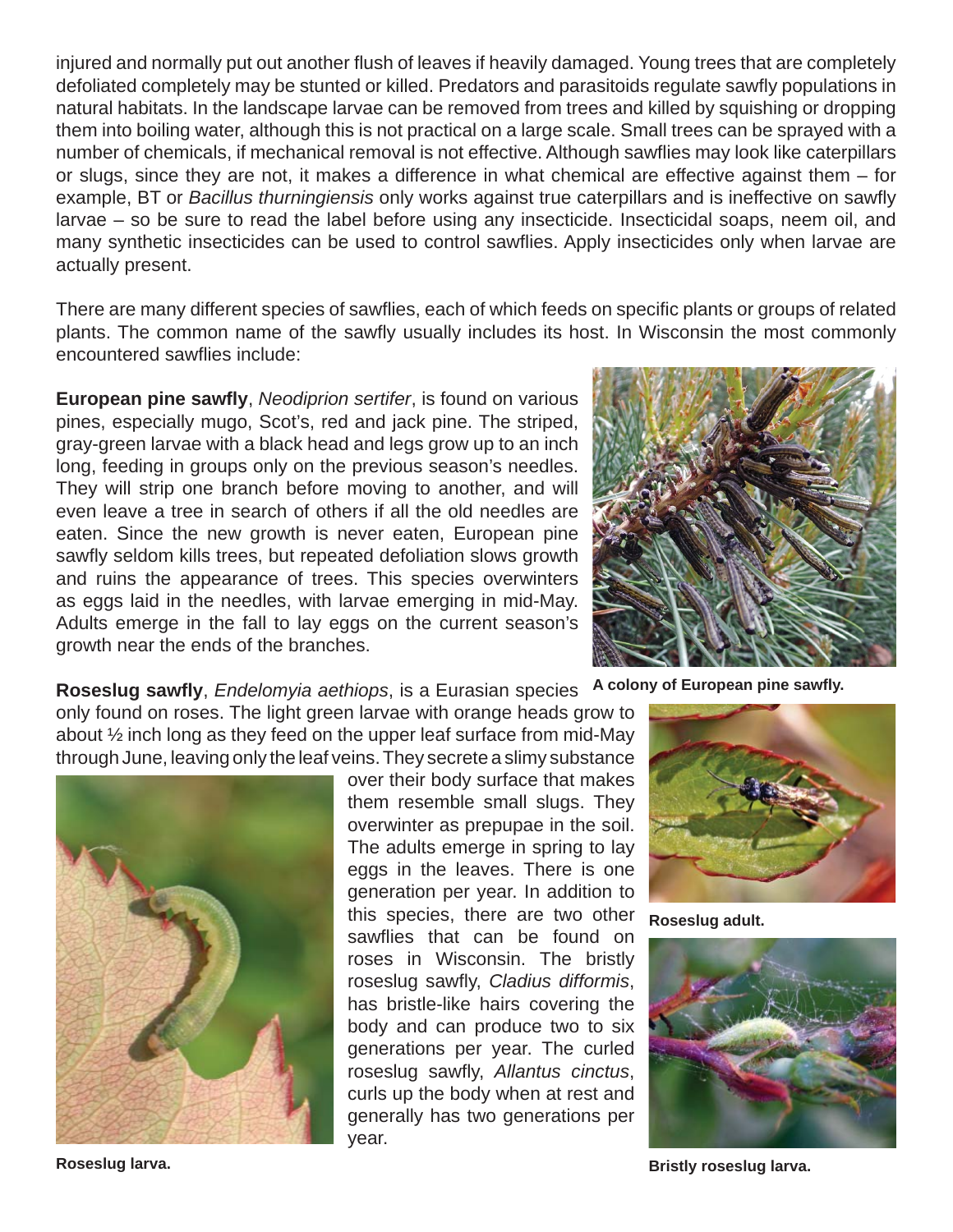

Slimy black, slug-like pear sawfly is a European species common on **and damage.**

**Pear sawfly (pear slug)**, *Caliroa cerasi*, is another Eurasian species which is fairly common on pear and apple trees, but can also occur on plum, cherry, cotoneaster and hawthorn. The shiny olive-green larvae are slimy and slug-like, up to 1/2" long when full grown. They begin appearing in early June and feed for about a month on the upper leaf surfaces, leaving only the leaf veins, before dropping to the soil to pupate. Heavily defoliated trees appear scorched and leaves may drop prematurely. A second generation can begin in early August.

**Birch leafminer**, *Fenusa pusilla*,

European, white, gray and paper

birches, but yellow and river birch can also be affected. The small, flattened white larvae form small, blistered translucent spots on new leaves as they feed between the upper and lower surfaces. Those spots turn brown and papery and the leaves eventually drop off. Most people don't realize the brownish patches on leaves are even caused by an insect, let alone a sawfly. This is usually just a minor cosmetic issue. Once the larvae complete their development they drop to the ground to pupate in the soil, going through 3-4 generations annually.





**Elm sawfly larvae.** 

**Elm Sawfl y**, *Cimbex americana*, is a native species which feeds preferentially on elm and willow, but sometimes attacks maple,

**Birch leafminer mine.**

cottonwood, poplar, birch and other trees. This is one of the largest species of sawfly in North America with full-grown larvae ranging from 1½-2 inches long. The white, light gray, yellow or light green (and occasionally pink) larvae with a rough, pebbly texture have a black stripe running down the top of the body with a row of black dots (spiracles) on each side. They often curl up into a circle when not feeding on the leaves. Usually defoliation is localized to a single tree or group of trees and since but they are feeding late in the season this rarely causes serious damage to the trees. They drop from the tree to overwinter and pupate in the soil. There is only one generation each year. The robust adults are more distinctive than most sawfly adults. They are up to an

inch long, black with yellow bands on the abdomen of the females, while males have a distinct white spot just behind the wings and the rest of abdomen is reddish-brown.

**Dogwood Sawfl y**, *Macremphytus tarsatus*, is another native species which feeds on a variety of ornamental and native dogwood trees and shrubs (*Cornus* spp.). The larvae, which feed on the leaves

through the summer, are black, with yellow bars across the back and solid yellow underneath, but often appear white because of a powdery white waxy coating that covers them except during the last instar and following each molt. They can cause quite noticeable defoliation of dogwood shrubs but don't kill the plants. The larvae drop to the ground to overwinter in cocoons made of rotted wood. If the appropriate material is not found on the ground they can invade wood fiberboard or siding of buildings, which may lead to woodpecker damage.



**Dogwood sawfl y larva.**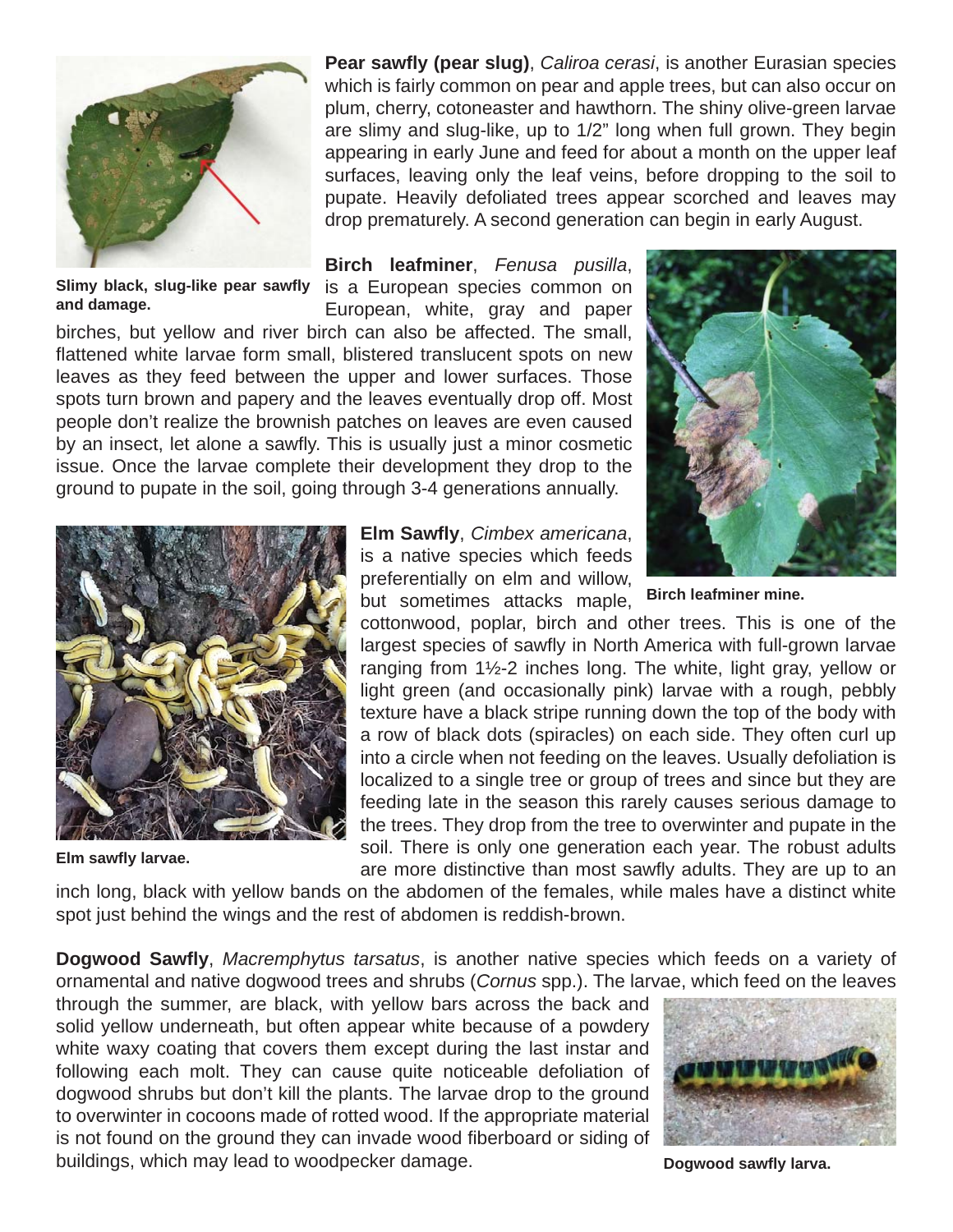**Columbine Sawfl y**, *Pristiphora rufi pes*, is a European species which feeds on columbines. The small green larvae with dark heads eat the leaves, consuming everything but the midvein, as they grow up to about ½ inch long. They larvae drop off the leaves to pupate in brown, oblong cocoons amid leaf litter. There is only one generation a year in the upper Midwest. The damage can be quite noticeable the way that the stems get entirely clipped off, but plants usually recover, putting out a second flush of leaves.



**Mountain ash sawfl y**, *Pristiphora geniculata*, is a European species found only on mountain ash and is

the most common insect pest on this tree. The pale green-yellow larvae with black spots and a black or orange head grow up to  $\frac{1}{2}$  to  $\frac{3}{4}$  inch long. The larvae feed in groups and eat entire leaves, leaving only the mid-veins, defoliating an entire branch before moving to another. They overwinter as prepupae in the soil, with adults emerging beginning in early June. Larvae of the first generation can be seen from mid-June through early August, while second generation larvae are usually found in late August or September.



**Dusky birch sawfl y larvae.**

**Dusky birch sawfl y**, *Croesus latitarsus*, is a native species only found on birch. The yellow-green with black heads and black blotches on their sides grow up to an inch long. They feed in groups around the edges of leaves. This species overwinters as prepupae in the soil, with adults emerging in spring to produce larvae which feed from May to early July. A second, overlapping generation may occur and feed through September.

**Scarlet Oak Sawfly, Caliroa quercuscoccineae, is a native species** which attacks several types of oaks but is most common on northern red oak and pin oak. The slimy-looking larvae feed in groups on the lower surface of the leaves, leaving only a fine network of veins which gives the leaf a transparent appearance. The damage (skeletonization) is not usually widespread but can be significant and quite noticeable on single trees but rarely affects tree health except

on small, newly transplanted and stressed trees. Natural enemies usually keep the populations in

check, but if not, the defoliation occurs late in the season so control is rarely necessary.

**Pine catkin sawflies**, *Xyela* sp., are odd sawflies and one of PJ's favorites. The adults of these native species are tiny gnat-like creatures and are unlikely to be noticed. As the common name suggests, the larvae live in male pine catkins and drop from the catkins prior to pupation. At the right time, this can be very noticeable when tiny whitish larvae rain down from trees over decks/patios in spring. Naturalist Charley Eiseman has written about this interesting phenomenon on the BugTracks Blog at https://bugtracks.wordpress. com/2013/06/03/larvae-raining-from-pine-trees/.



**Scarlet oak sawfly larvae.** 

When columbine sawflies are numerous (L), **damage can be dramatic (R).**